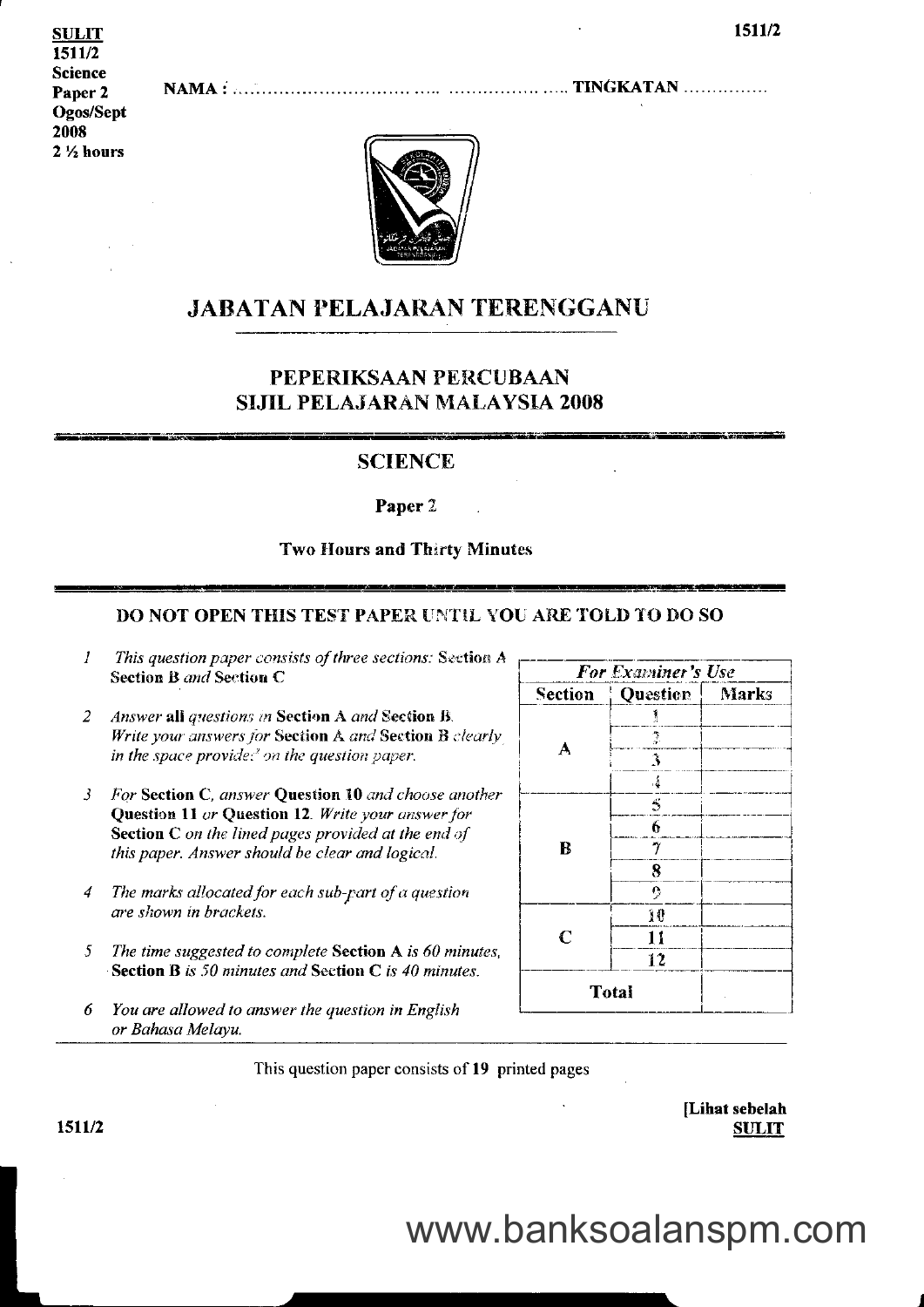#### **Section A**  $[20$  marks]

#### Answer all questions in this section. Jawab semua soalan The time suggested to answer this section is 60 minutes Masa yang dicadangkan untuk bahagian ini ialah 60 minit

Diagram 1.1 shows an experiment to study the hardness of alloy compared to pure metal.  $\mathbf{1}$ Rajah 1.1 menunjukkan satu eksperimen untuk mengkaji kekerasan aloi berbanding dengan logam tulen.



Rajah 1.1

Diagram 1.2 shows the effect on the copper and brass block Rajah 1.2 menunjukkan kesan ke atas blok kuprum dan loyang





I

### www.banksoalanspm.com

tstudent i Sulling and Sulling Sulling Sulling Sulling Sulling Sulling Sulling Sulling Sulling Sulling Sulling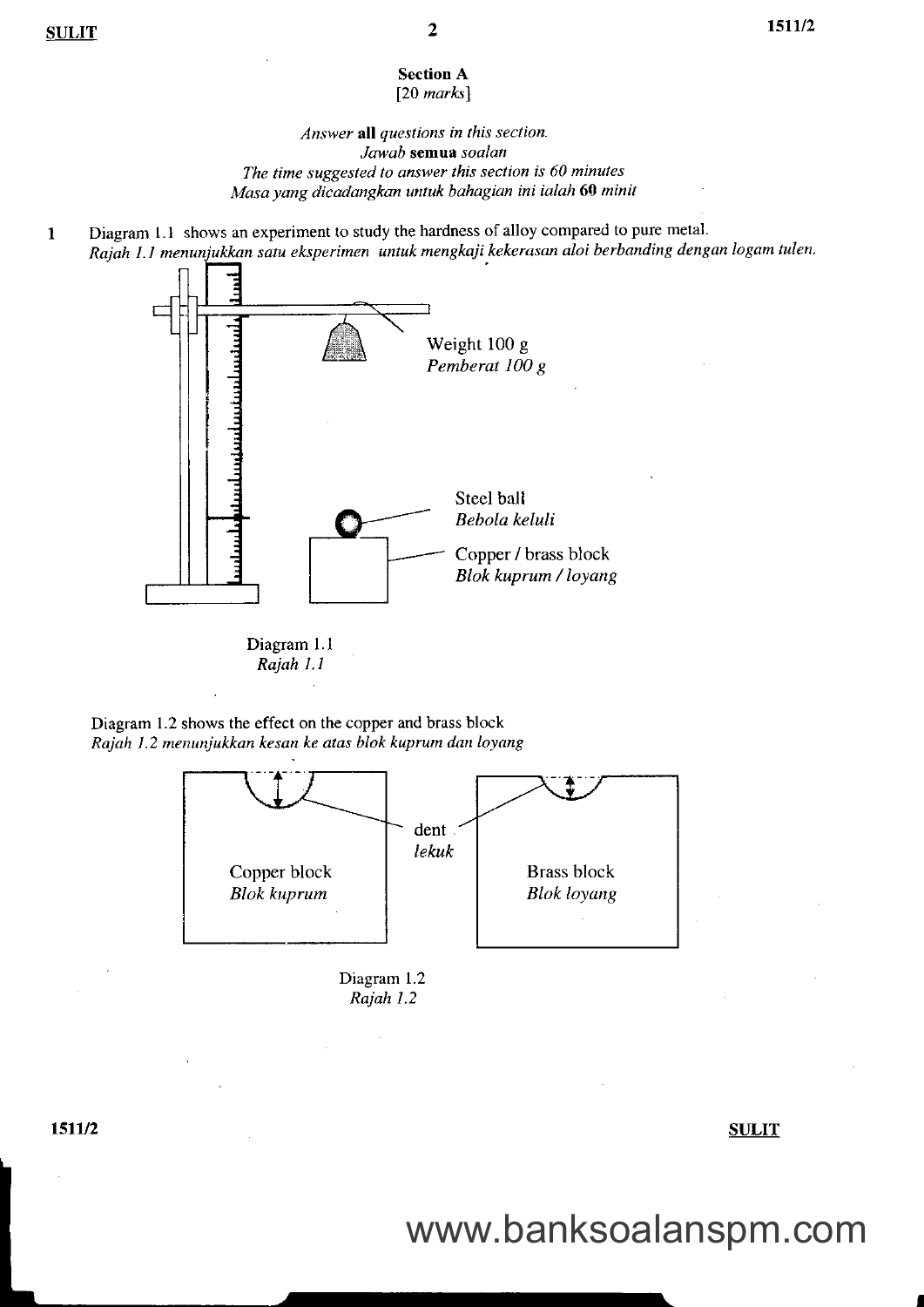| SULIT | 3                                                                                                                                                                    | 1511/2        |
|-------|----------------------------------------------------------------------------------------------------------------------------------------------------------------------|---------------|
| (a)   | What is the controlled variable in this experiment?<br>Apakah pemboleh ubah yang dimalarkan dalam eksperimen ini?                                                    |               |
|       |                                                                                                                                                                      | [1 mark]      |
| (b)   | Write down one observation based on Diagram1.2.<br>Tuliskan satu pemerhatian berdasarkanRajah 1.0                                                                    |               |
|       |                                                                                                                                                                      | [1 mark]      |
| (c)   | State one inference based on the observation in (b).<br>Nyatakan sanu inferens berdasarkan pemerhatian di (b).                                                       |               |
|       |                                                                                                                                                                      | .<br>[1 mark] |
| (d)   | State the operational definition of brass.<br>Nyatakan definisi secara operasi bagi loyang.                                                                          |               |
|       |                                                                                                                                                                      | [1 mark]      |
| (e)   | Predict the dent of copper block if weight 200 g is used in this experiment.<br>Ramalkan lekuk pada logam kuprum jika pemberat 200 g digunakan dalam eksperimen ini. |               |
|       |                                                                                                                                                                      | $[1$ mark     |

1511/2

 $\mathcal{F}^{\text{max}}_{\text{max}}$ 

[Lihat sebelah<br>SULIT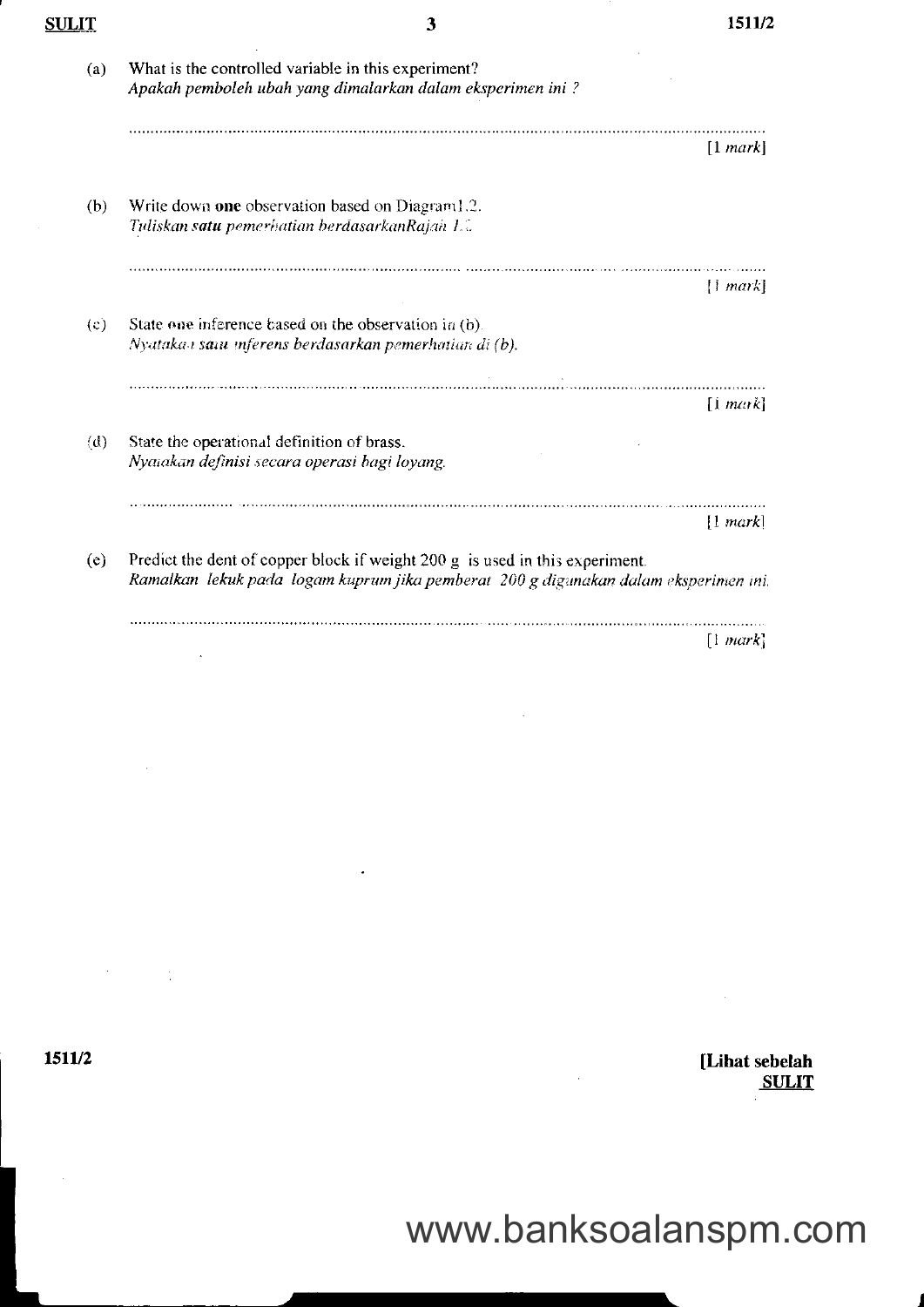$\overline{2}$ Diagram 2 shows the formation of image by convex lens with the same object distance Rajah 2 menunjukkan pembentukan imej oleh kanta cembung dengan jarak objek yang sama.



 $\frac{\text{SULIT}}{}$ 

I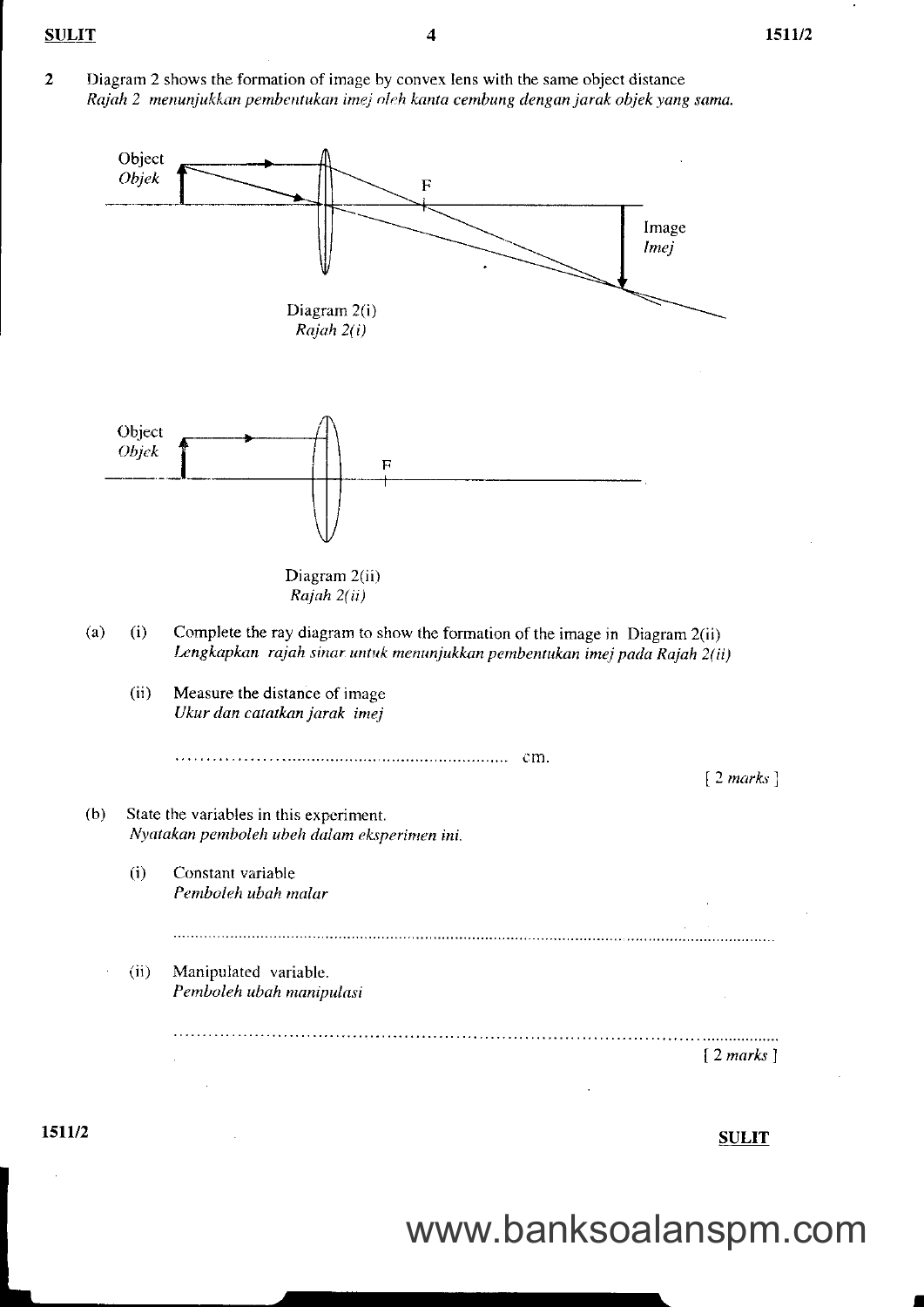

 $[1 mark]$ 

 $\frac{9}{2}$ Diagram 3 shows the set-up of an apparatus. Rajan<sup>3</sup> menunjukkan susunon alat radas.



Diserum<sup>2</sup>  $R$ .rah

Those different boiling tubes Ichelled X, Y and Z with different columns relations in a licent proposal. hable 3 shows the results of observation made.

Tiga tabung, didib dengan labet 7., Y dan Z disediakan dengan tarutan kultur yang berlain n. 2 yawe 3 n enunjakkim kep, ausen pemerl etian vang dibuar.

| Boiling tube | Condition of the plants after one month                   |
|--------------|-----------------------------------------------------------|
| Tabung didih | Keadaan pekok selepas satu bulan                          |
|              | The seedling grows into healthy plant                     |
|              | Anak benih niembesar dengan sihat                         |
|              | The leaves turn yellow. Growth of the seedling is stunted |
|              | Daun kekuningan. Pertumbuhan pokok terbantut              |
| $Z_{\rm c}$  | The seedling died                                         |
|              | Anak benih mati                                           |

Table 3 Jadual 3

> [Lihat sebelah **SULIT**

# www.banksoalanspm.com

1511/2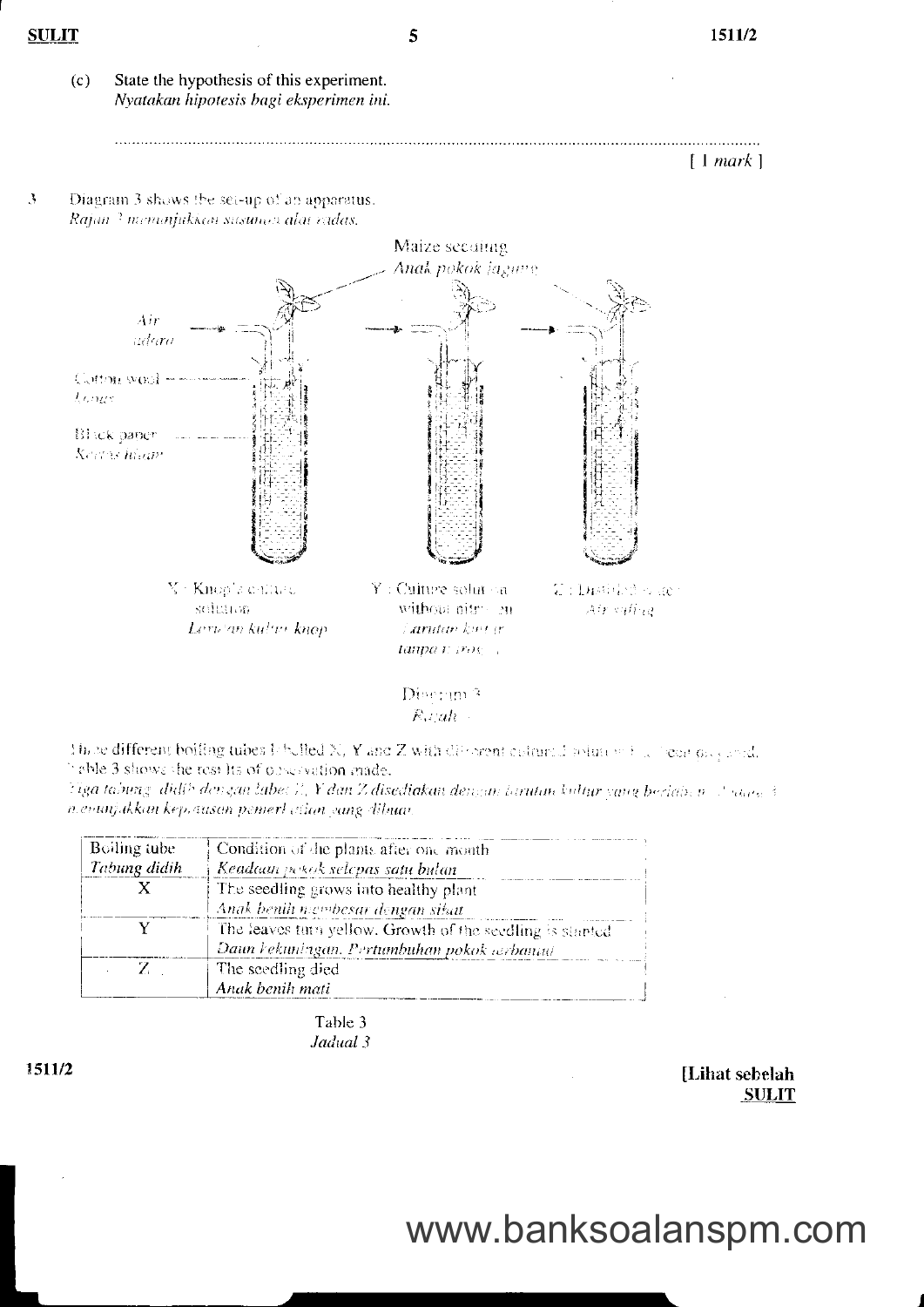|      | State the hypothesis for this experiment.<br>Nyatakan hipotesis dalam eksperimen ini.                         |               |
|------|---------------------------------------------------------------------------------------------------------------|---------------|
|      | State the variables in this experiment.                                                                       | [1 mark]      |
|      | Nyatakan pemboleh ubah dalam eksperimen ini.                                                                  |               |
| (i)  | Manipulated variable<br>Pemboleh ubah yang dimanipulasikan                                                    |               |
| (ii) | Responding variable<br>Pemboleh ubah yang bergerakbalas                                                       | $[1 \, mark]$ |
|      |                                                                                                               | [1 mark]      |
|      | Based on table 4.<br>Berdasarkan Jadual 4,                                                                    |               |
| (i)  | what is the best solution for the growth of the plant?<br>Apakah larutan paling baik untuk pertumbuhan pokok? |               |
| (ii) | state the inference that can you make.<br>Nyatakan inferens yang dapat anda buat.                             | [1 mark]      |
|      |                                                                                                               | [1 mark]      |

Diagram 4 shows a ticker tape that has been obtained from the movement of a trolley on a tilted plaiform.  $\overline{\mathbf{4}}$ The ticker timer makes 50 ticks in 1 second. Rajah 4 menunjukkan pita detik yang diperolehi daripada gerakan sebuah troli pada landasan condong. Jangka masa detik membuat 50 detik dalam masa 1 saat.

|     | Section 1<br>$\epsilon$ Keratan 1 $\pm$ | Section 2<br>Keratan <sub>2</sub> |           | Section 3<br>Keratan 3 |              |  | Section 4<br>Keratan 4 |  |  |
|-----|-----------------------------------------|-----------------------------------|-----------|------------------------|--------------|--|------------------------|--|--|
| ۰., |                                         | <b><i>Contract Manager</i></b>    | $\bullet$ |                        | $\mathbf{r}$ |  |                        |  |  |

Drawn to actual size Dilukis pada saiz sebenar

Diagram 4 Rajah 4

 $\bar{\Delta}$ 

ltilla sulla sulla sulla sulla sulla sulla sulla sulla sulla sulla sulla sulla sulla sulla sulla sulla sulla s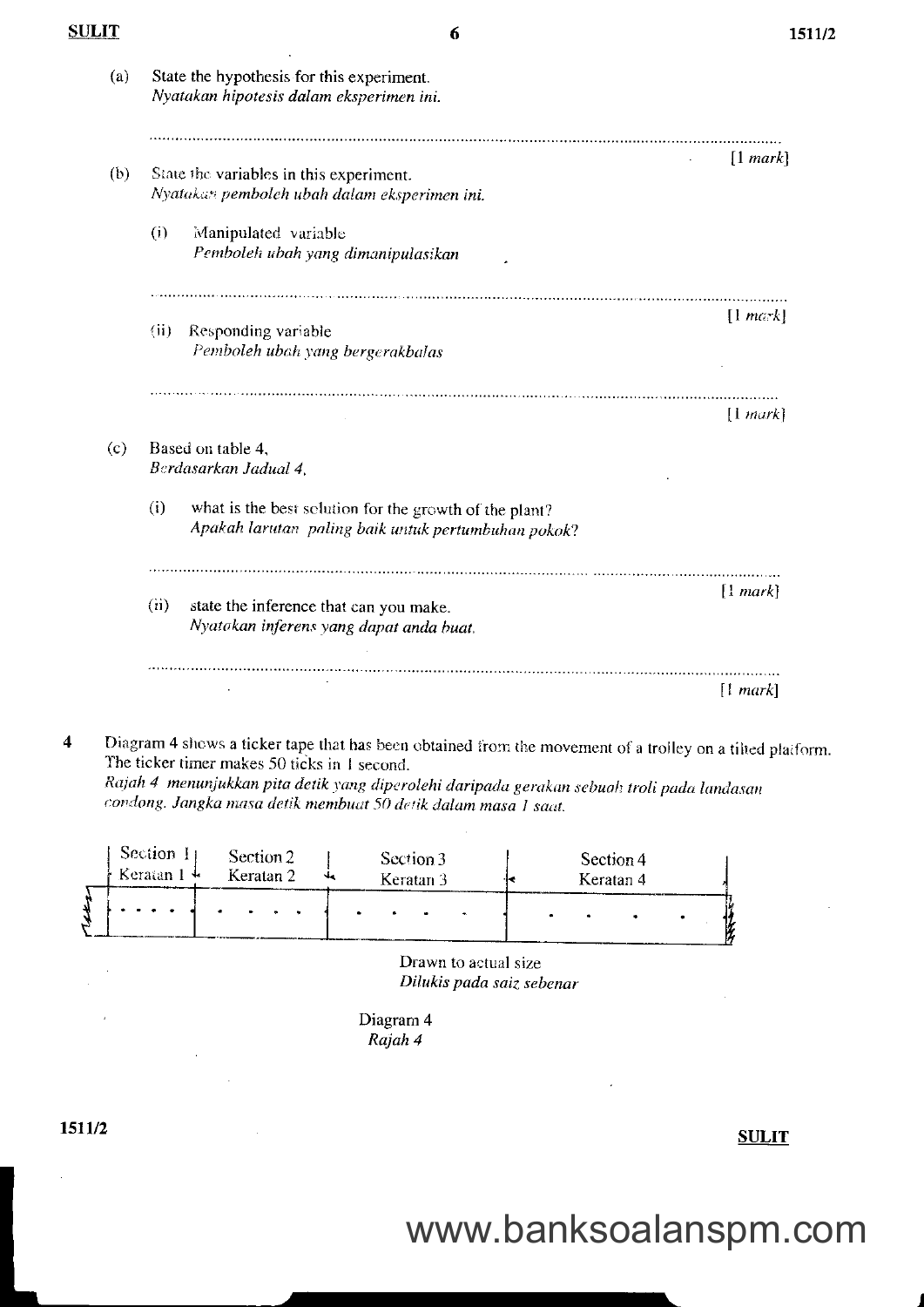$\overline{7}$ 

Table 4 shows information about the ticker tape above. Jadual 4 menunjukkan maklumat tentang pita detik di atas

| Section of the ticker tape<br>' Keratan pada pita detik |     |   |   |  |
|---------------------------------------------------------|-----|---|---|--|
| Length of section $\ell$ cm<br>Panjang keratan / cm     | 2.0 | . | . |  |

Table 4 Jadual 4

(a) Measure the length of section 2 and 3 of the ticker tape and rccord it in Table 4. Ukur panjang keratan 2 dan 3 pada pitu detik dan rekod dalam Jadual 4.

 $[2 \text{ marks}]$ 

(b) Using Table 4, draw a bar chart on the graph paper below. Menggunakan Jadual 4, lukis carta bar pada kertas graf di bawah.

### Length /cm

Panjang/cm



Section of the ticker tape Kerdtan pada pitu detik

12 marksl

 $(c)$  (i) Predict the length of Section 5. Ramalkan panjang Keratan 5.

l - n n g t U P a n j a n g : . . . . . . . . . . . . . . . . . . . . . . . . . . . . . . . . . . . . . . . . . . c m

tter 1511/2 [Lihat sebelah SULIT]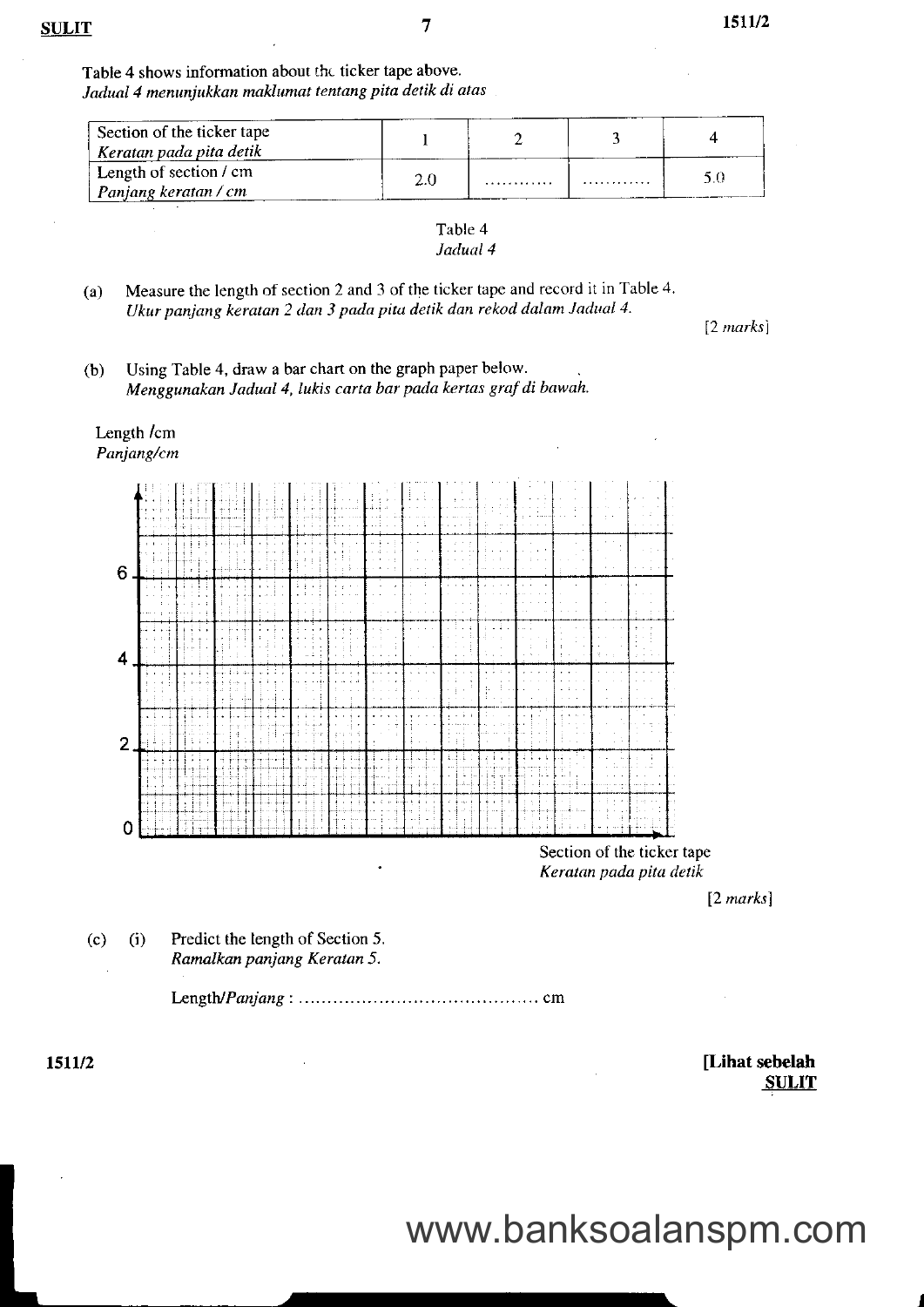How many second are produced in each section ? Berapa saatkah masa yang diambil dalam setiap keratan? (ii)

Second (scal).

[2 marks]

#### Section B

 $[30$  marks]

Answer all questions in this section.<br>The time suggested to answer this section is 50 minutes.

5 Diagram 5 shows the position of the endocrine glands of a man. Rajah 5 menunjukkan kedudukan kelenjar- kelenjar endokrin seorang lelaki.



Diagram 5 Rajah 5

(a) Name gland J and gland M in the boxes provided in Diagram 5 Namakan kelenjar J dan M dalam petak yang disediakan pada Rajah 5

12 marksl (b) How hormones are carried to the targeted organ? Bagaimana hormon dibawa ke organ sasaran? I markl (c) State the function of hormone that secreted by gland N Nyatakan fungsi hormon yang dirembeskan oleh kelenjar N, ll mark)

SULIT

www.banksoalanspm.com

1511/2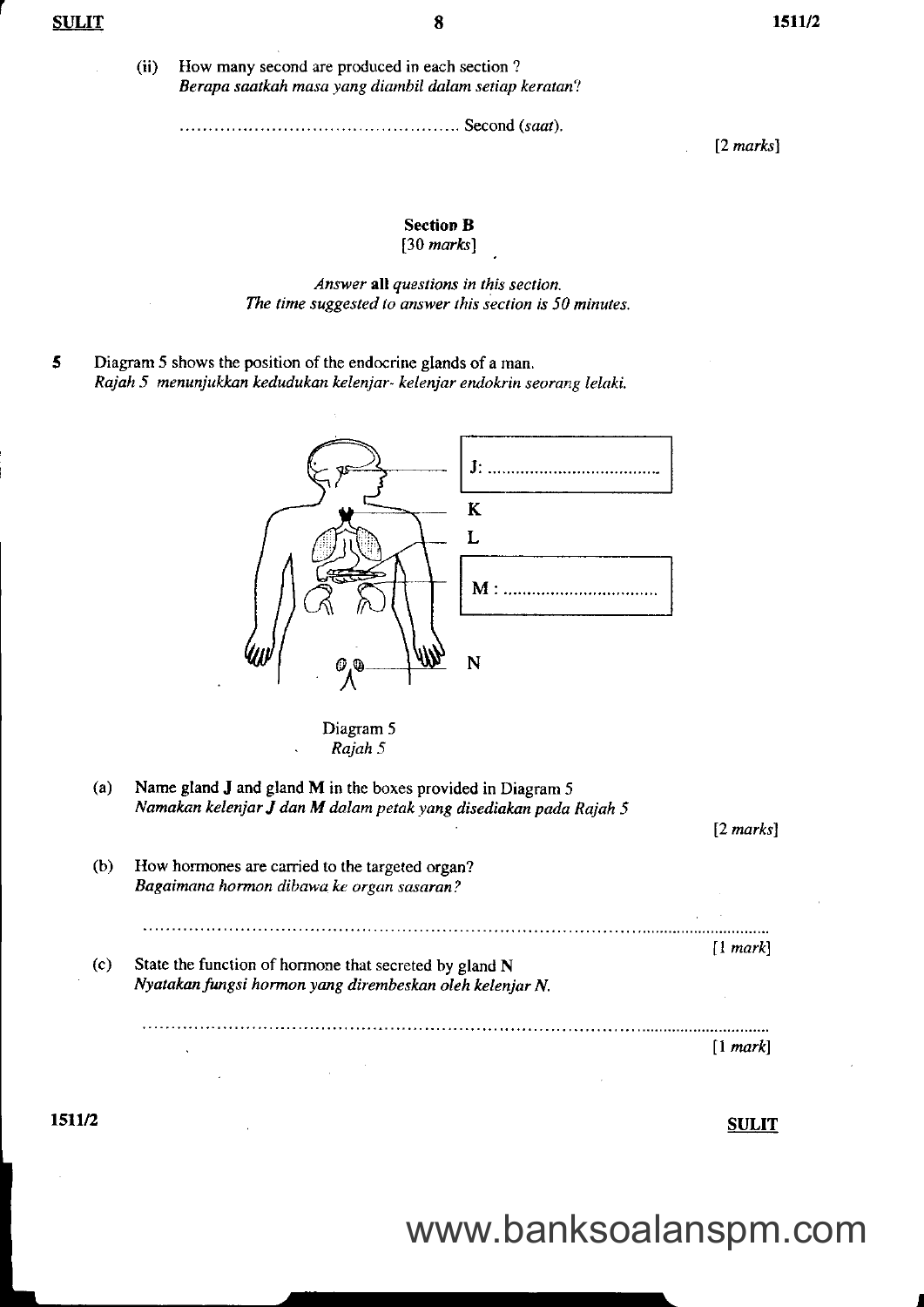|     |                                                                                                                                                                      | [1 mark]  |
|-----|----------------------------------------------------------------------------------------------------------------------------------------------------------------------|-----------|
| (e) | State one effect if gland L is removed by an operation.<br>Nyatakan satu kesan jika kelenjar L dikeluarkan secara pembedahan?                                        |           |
|     | Diagram 6 shows a model of atomic strucrure.<br>Rajah 6 menunjukkan model struktur atom.                                                                             | [1 mark]  |
|     | proton<br>electron<br>Atom M<br>Atom N<br>Diagram 6                                                                                                                  |           |
| (a) | Rajah 6<br>Name a particle X<br>Namakan zarah X.                                                                                                                     |           |
|     |                                                                                                                                                                      | [1 mark]  |
| (b) | Based on Diagram 6, state the proton number and nucleon number of atom M<br>Berdasar Rajah 6, nyatakan nombor proton dan nombor nukleon bagi atom M<br>Nombor proton |           |
|     |                                                                                                                                                                      |           |
|     | Nombor nukleon                                                                                                                                                       | [2 marks] |
|     | Why atom M and atom N are isotope?                                                                                                                                   |           |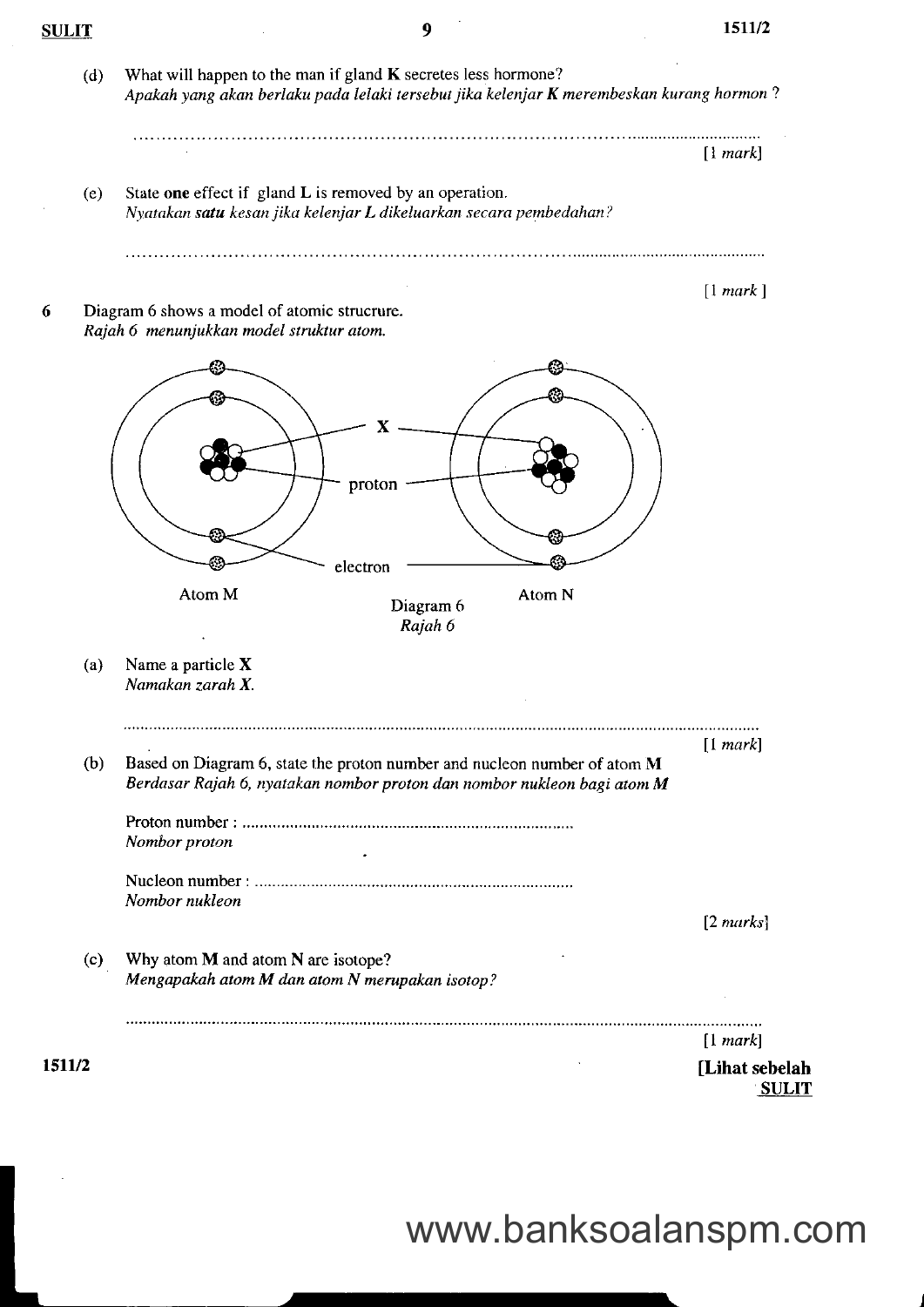$\overline{7}$ 

 $\hat{\boldsymbol{\beta}}$ 

| <b>SULIT</b> |     | 10                                                                                                                                                                 | 1            |
|--------------|-----|--------------------------------------------------------------------------------------------------------------------------------------------------------------------|--------------|
|              | (d) | Name one example of isotope.<br>Namakan satu contoh isotop.                                                                                                        |              |
|              |     |                                                                                                                                                                    | [1 mark]     |
|              | (e) | State one use of isotope in medicine.<br>Nyatakan satu kegunaan isotop dalam bidan perubatan.                                                                      |              |
|              |     |                                                                                                                                                                    | [1 mark]     |
| 7            |     | Diagram 7(a) shows the experiment to produce a sample of soap in the laboratory.<br>Rajah 7(a) menunjukkan eksperimen bagi menghasilkan sampel sabun dalam makmal. |              |
|              |     | common salt<br>garam biasa<br>$palm oil + P$<br>$minyak sawit + P$                                                                                                 |              |
|              | (a) | Diagram 7(a)<br>Rajah 7(a)<br>Name compound P.<br>Namakan sebatian P.                                                                                              |              |
|              |     |                                                                                                                                                                    | [1 mark]     |
|              | (b) | Diagram 7(b) shows an oil palm fruit.<br>Gambarajah 7(b) menunjukkan buah kelapa sawit.                                                                            |              |
|              |     |                                                                                                                                                                    |              |
|              |     | Diagram 7(b)<br>Rajah 7(b)                                                                                                                                         |              |
|              |     |                                                                                                                                                                    |              |
| 1511/2       |     |                                                                                                                                                                    | <b>SULIT</b> |
|              |     |                                                                                                                                                                    |              |

1511/2

www.banksoalanspm.com

t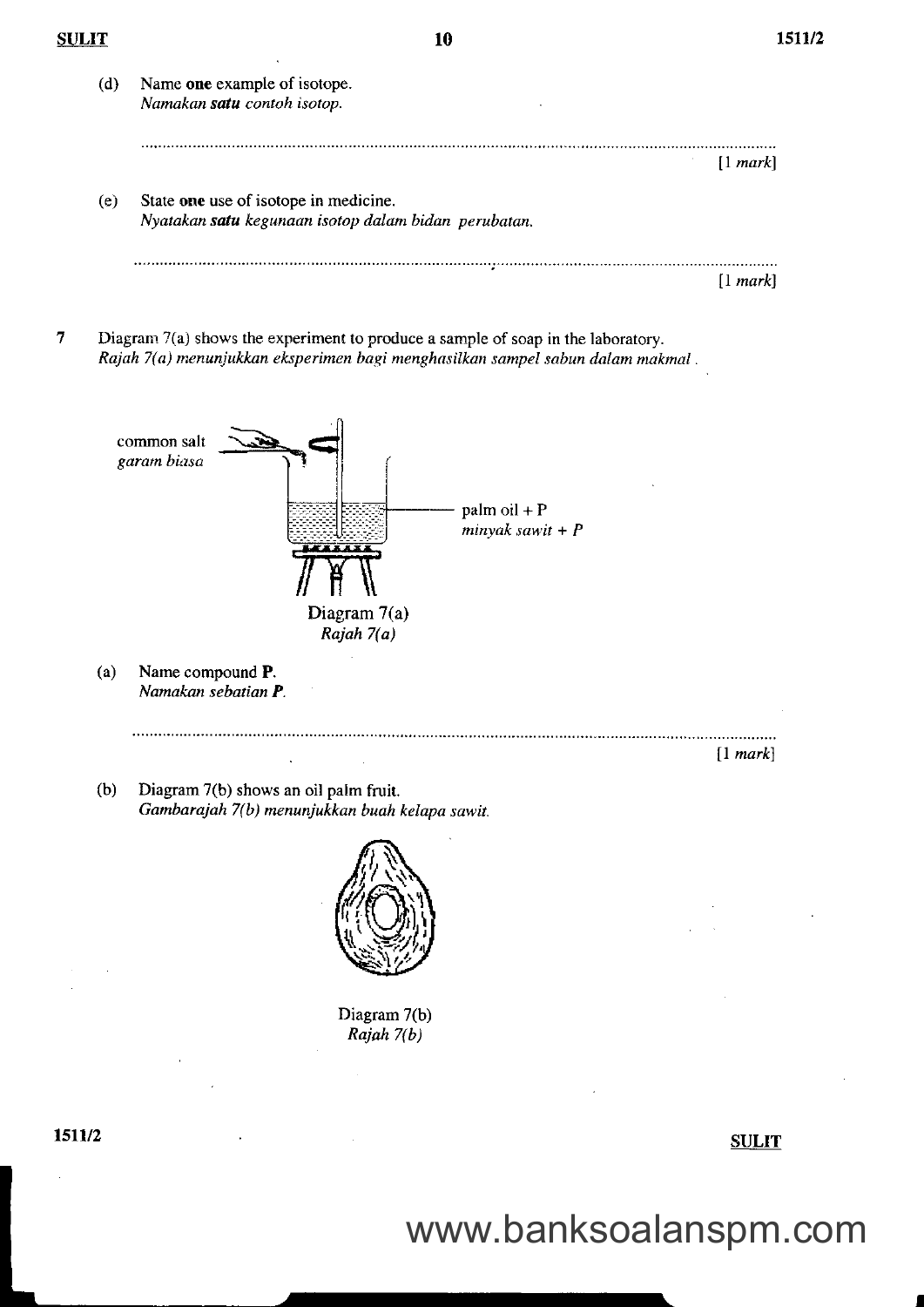|     | Label and name the part of the fruit from which most oil can be extracted.<br>Label dan namakan bahagian buah kelapa sawit yang paling banyak mengekstrakkan minyak                         | $[1 \text{ mark}]$ |
|-----|---------------------------------------------------------------------------------------------------------------------------------------------------------------------------------------------|--------------------|
| (c) | Name another compound that can replace palm oil.<br>Namakan bahan lain yang boleh menggantikan minyak sawit.                                                                                |                    |
| (d) | What is the purpose of adding common salt into the solution?<br>Apakah tujuan menambahkan garam biasa ke dalam larutan?                                                                     | [1 mark]           |
|     |                                                                                                                                                                                             | [1 mark]           |
| (e) | Describe a simple test to prove that the solid formed from the beaker are the soap solids.<br>Huraikan satu ujian untuk membuktikan pepejal yang terhasil dalam bikar adalah pepejal sabun. |                    |
|     |                                                                                                                                                                                             |                    |
|     |                                                                                                                                                                                             | [1 mark]           |
| (f) | Diagram 7(c) shows the structure of soap molecule.<br>Rajah 7(c) menunjukkan struktur molekul sabun.                                                                                        |                    |
|     | Head portion<br>Tail portion<br>Bahagian kepala<br>Bahagian ekor                                                                                                                            |                    |
|     | Diagram $7(c)$<br>Rajah $7(c)$                                                                                                                                                              |                    |
|     | Which part of the molecule is water - soluble ?<br>Bahagian manakah yang larut dalam air ?                                                                                                  |                    |

 $\frac{\text{SULIT}}{11}$  1511/2

[Lihat sebelah **SULIT** 

 $\ddot{\phantom{1}}$ 

www.banksoalanspm.com

 $\mathcal{A}_1$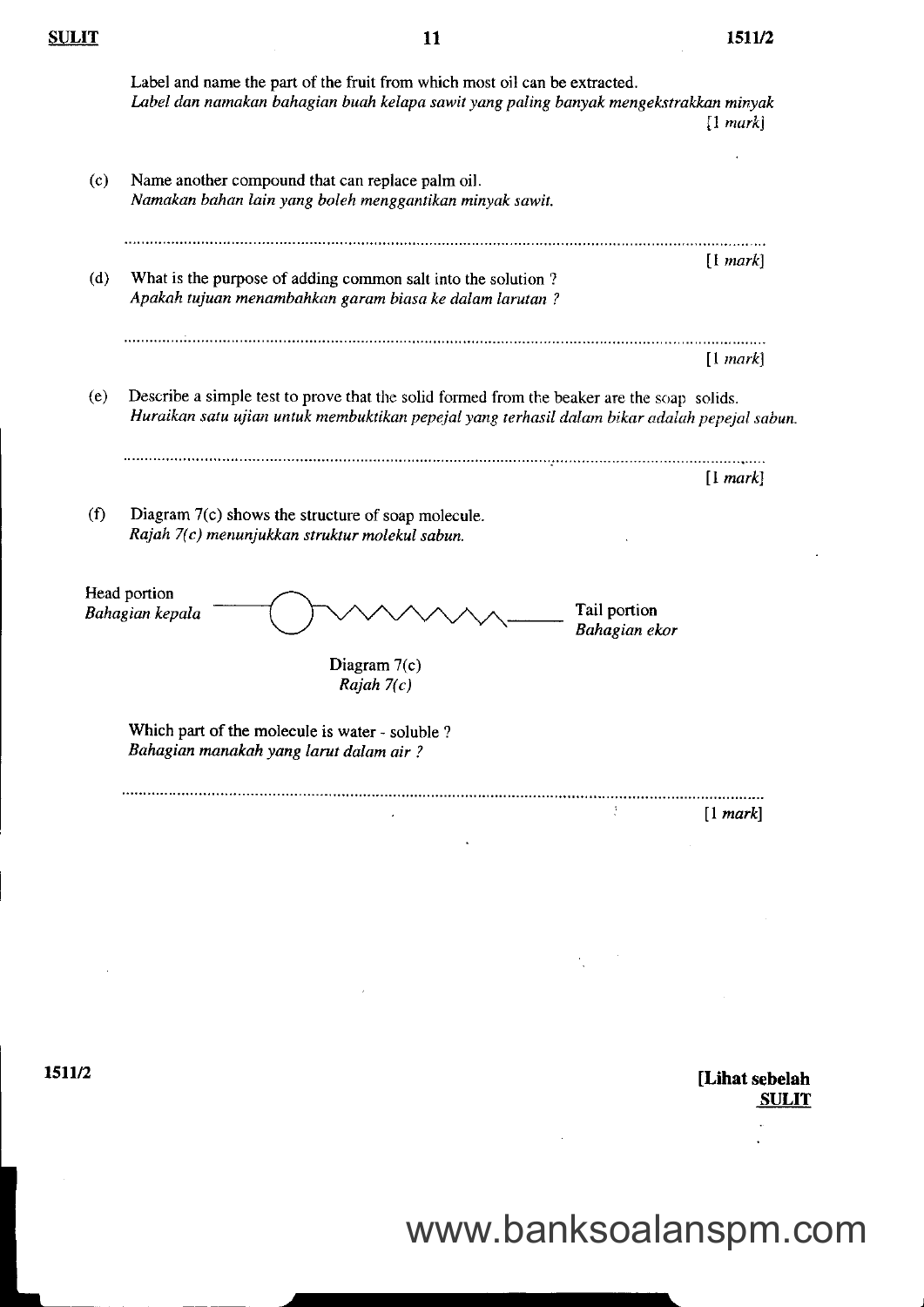Diagram 8 shows the polymer chains in plastic P and Q.  $\bf 8$ Rajah 8 menujukkkan rantai polimer plastik P dan Q.

|     | <del>0000</del><br><del>-0000</del> -0<br><del>000</del><br>€-                                                   |                                                                                                                                     | Cross-linkages<br>Rantai silang |
|-----|------------------------------------------------------------------------------------------------------------------|-------------------------------------------------------------------------------------------------------------------------------------|---------------------------------|
|     | Plastic P<br>Plastik P                                                                                           | Plastic Q<br>Plastik Q                                                                                                              |                                 |
|     |                                                                                                                  | Diagram 8<br>Rajah 8                                                                                                                |                                 |
| (a) | Name the type of plastic shown in Diagram 8.<br>Namakan jenis plastik yang ditunjukkan oleh Rajah 8              |                                                                                                                                     |                                 |
|     | <b>Plastic P</b><br>$Plasuk P$ :                                                                                 |                                                                                                                                     |                                 |
|     | Plastic Q<br>Plastik $Q$ .                                                                                       |                                                                                                                                     | $[2$ marks $]$                  |
| (b) | What is the function of cross-linkage in plastic $Q$ ?<br>(i)<br>Apakah fungsi rantai silang dalam plastik $Q$ ? |                                                                                                                                     |                                 |
|     |                                                                                                                  |                                                                                                                                     | $[1$ mark $]$                   |
|     | (ii)                                                                                                             | State one characteristic of plastic Q related to cross-lingkage?<br>Nyatakan satu ciri plastik Q yang dikaitkan oleh rantai silang? |                                 |
|     |                                                                                                                  |                                                                                                                                     | ∫ 1 mark                        |
| (c) | State one example plastic P and its uses.<br>Nyatakan satu contoh plastik P dan kegunaannya.                     |                                                                                                                                     |                                 |
|     | Example                                                                                                          |                                                                                                                                     |                                 |
|     | Uses                                                                                                             |                                                                                                                                     |                                 |
|     |                                                                                                                  |                                                                                                                                     | $[2$ marks $]$                  |

1511/2

**SULIT** 

I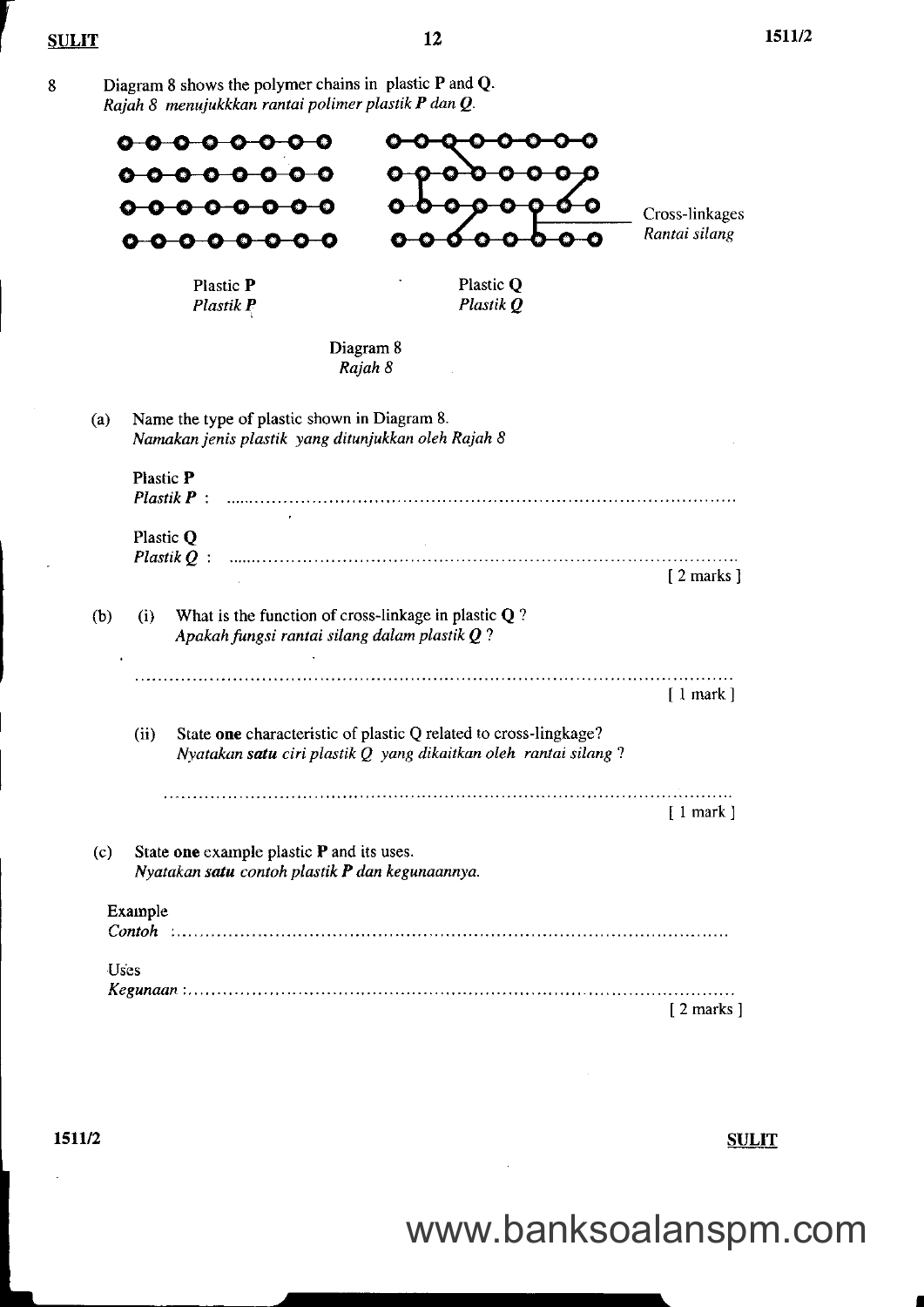9 Diagram 9.1 shows the transmission process of a radio communication system. Rajah 9.1 menunjukkan proses pemancaran dalam sistem komunikasi radio.



1511/2

[Lihat sebelah **SULIT**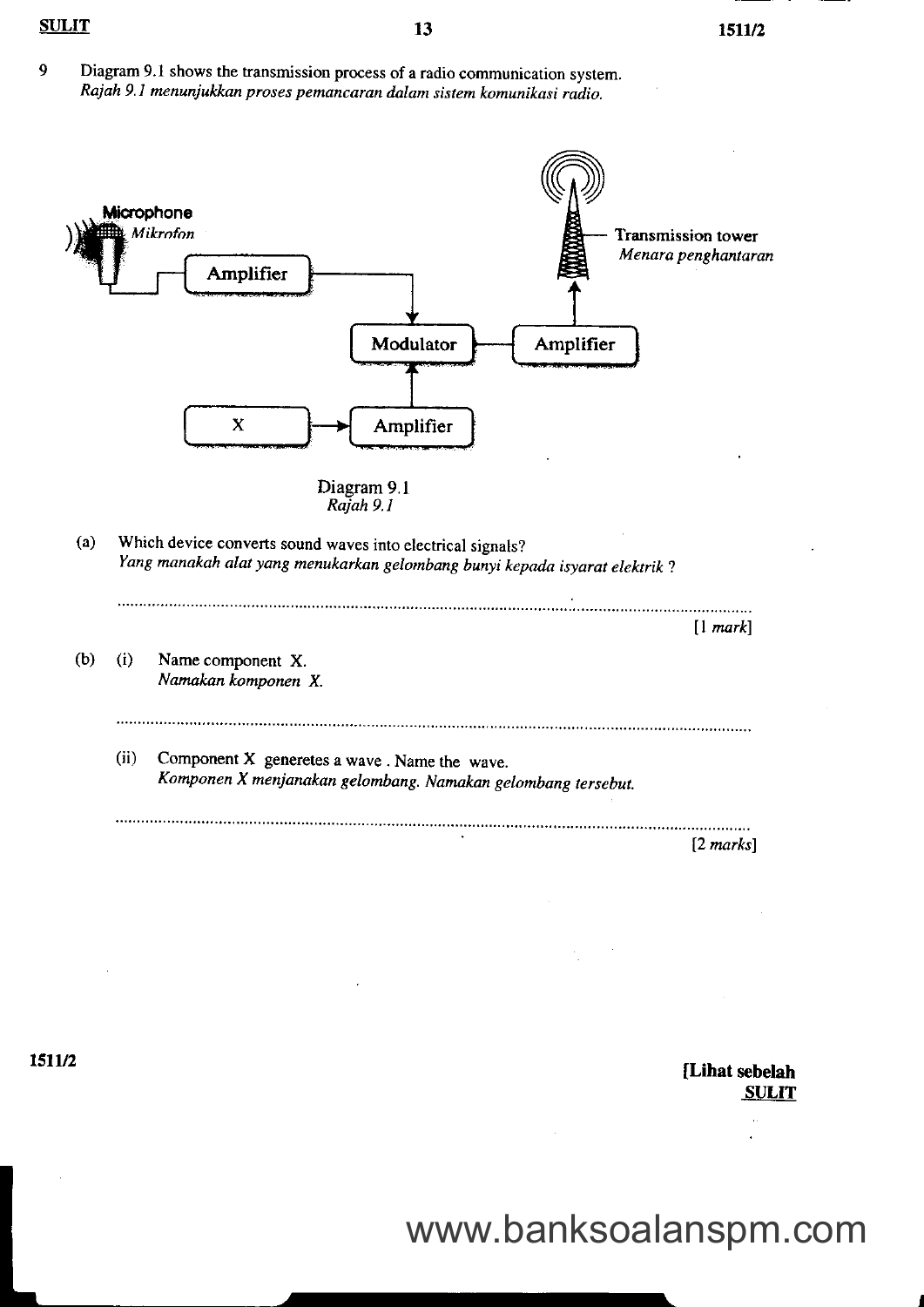14

(c) Diagram 4.2 shows typical wave formed by modulator. Gambarajah 4.2 menunjukkan gelelombang yang biasanya dihasilkan oleh modulator.



Diagram 9.2 Rajah 9.2

What is the type of modulated waves shown in Diagram 9.2 ? Apakah jenis gelombang termodulasi yang di tunjukkan dalam Rajah 9.2 ?

[1 markl

Diagram 9.3 shows a symbol of an electricric component which found in an amplifier. Rajah 9.3 menunjukkan komponen elektrik ydng didapati dalam amplifier. (d)



(i) Name the electronic component above Namakan komponen elektronik di atas.

(ii) What is the function of the electonic component? Apakah fungsi komponen elektronik tersebut ?

 $[2 \text{ marks}]$ 

tstu2 Sultantial Sultantial Sultantial Sultantial Sultantial Sultantial Sultantial Sultantial Sultantial Sultantial Sultantial Sultantial Sultantial Sultantial Sultantial Sultantial Sultantial Sultantial Sultantial Sultant

I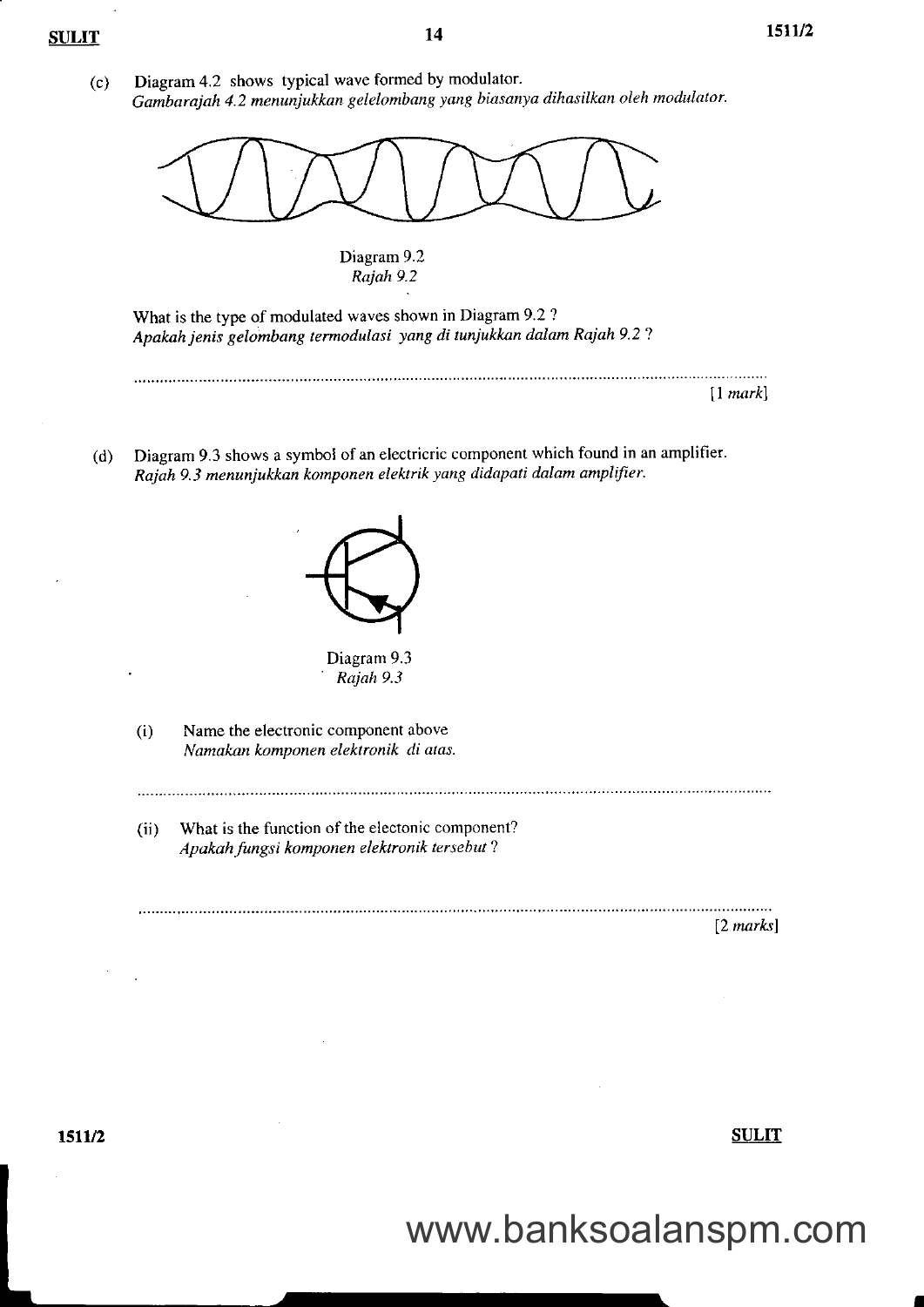#### Section C

#### $[20$  marks]

Answer Question 10 and either Question 11 or Question 12. Write your answers on pages 17 - 19 The time suggested to answer this section is 40 minutes Jawab Soalan 10 dan mana-mana satu daripada Soalan 11 atau Soalan 12.<br>''I uliskan jawapan anda di halaman 17-19. Masa yang dicadangkan untuk menjawab bahagian ini ialah 40 minit.

l0 Study the following statement, Keji pernyataan berikut,

> The temperature of water changes when different chemicals dissolve in it Suhu air berubah apabila bahan kimia berbeza larut didalamnya

Your are given , Anda diberi,

Ammonium chloride, sodium hydroxide, water, glass rod, spatula, thermometer Ammonium klorida,natrium hidroksid, air, rod kaca, spatula, termometer.

(a) Suggest a hypothesis to investigate the above statement. Nyatakan satu hipotesis untuk menyiasat pernyataon di atos.

 $[1 mark]$ 

(b) Describe an experiment to test your hypothesis based on the following criteria: Huraikan satu eksperimen untuk menguji hipotesis anda berdasarkan kepada perkara-perkara berikut;<br>(i) Aim of the experim Aim of the experiment. Tujuan eksperimen (ii) Identification of variables Mengenalpasti semua pemboleh ubah (iii ) List of apparatus and materials Senarai radas dan bahan ( iv) Procedure Kaedah / prosedur (v) Tabulation of data Penjadualan data [1 mark]  $[2$  marks]  $[1 mark]$ [4 marksl  $[1 mark]$ 

1511/2

[Lihat sebelah SULIT